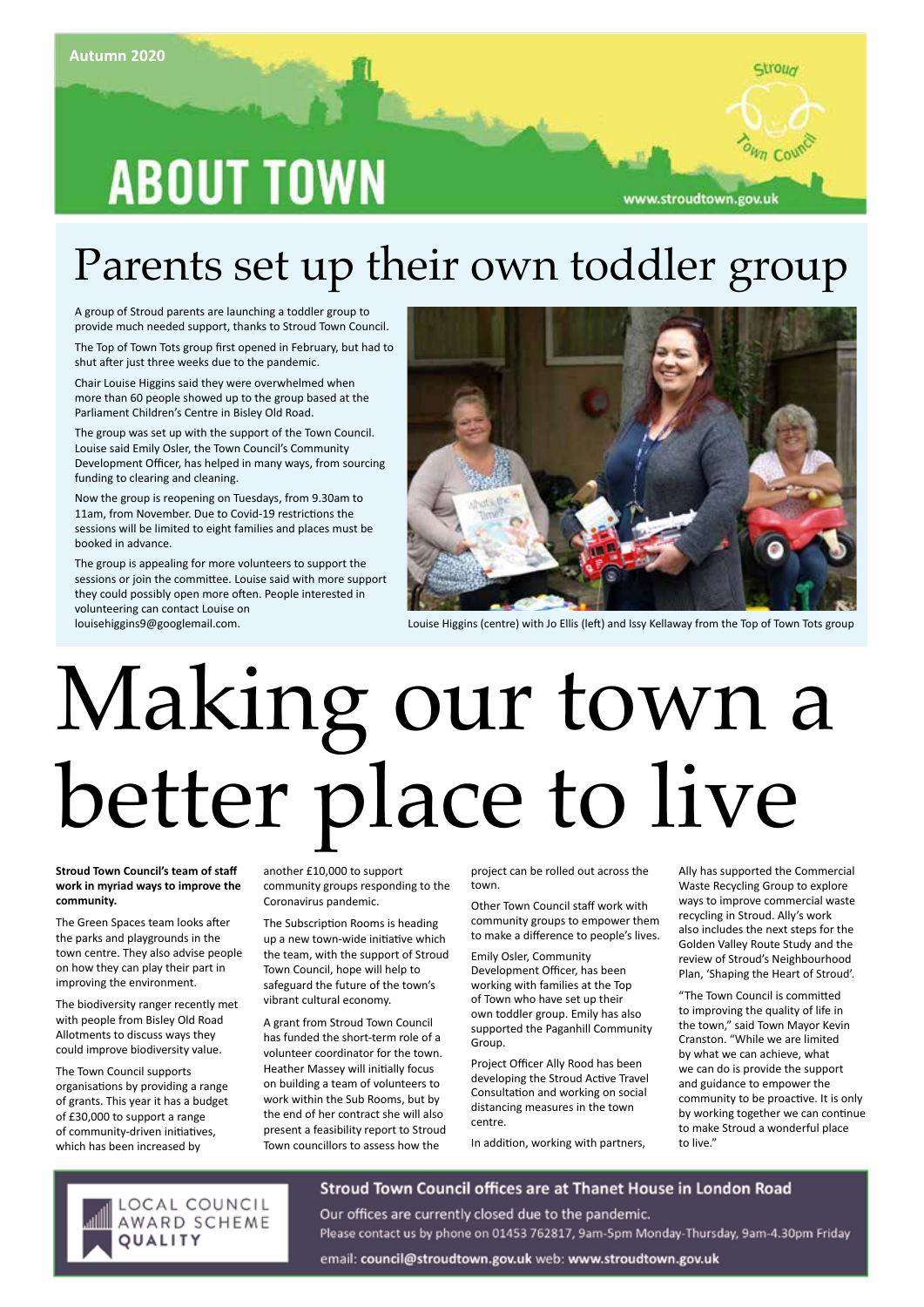#### Briefs

## memorial shelter

Temporary repairs have been made to a shelter in Park Gardens following an arson attack.

The shelter in Slad Road was erected in memory of people from Stroud who sacrificed their lives for their country during the First World War.

The Town Council is establishing how much damage has been done and how much long-term repairs will cost.

It is also calling for people who may have seen the attack to contact the police.

The land for Park Gardens was donated by Councillor Sidney Park as a memorial to his only son Herbert and all those who fell in the First World War. Herbert was killed in France on 26 October 1917 in a training accident. He was 23.

Witnesses are asked to contact the police by phoning 101 or anonymously to Crimestoppers 0800 555111 stating incident number 78 ( 26/9/20).

A buzzard was spotted having some time out in the Park Gardens play area



### Saddle up for a visit

The Green Spaces team have installed cycle hoops at Wallbridge as part of ongoing efforts to encourage more walking and cycling in Stroud. These provide people with somewhere to secure their bikes while visiting the town centre. 

#### Lend a hand

The Stroud District Foodbank has been busier than ever and is appealing for people to support their Christmas campaign. Find out more at: https://strouddistrict.foodbank.org.uk/ give-help/christmas/

## Briefs Meet our own town heroes

The Town Council was inundated with nominations for its Lockdown Heroes.

Good neighbours, postal workers and NHS staff were among the scores of nominations.

Among the winners are Access Bike Project, a group of young people who refurbished more than 40 bikes for key workers and helped set up the Stroud Pedellars, who delivered over 590 items to shielded and protected people during lockdown.

The women involved with Stroud-based MOBS (Mothers Offering Breastfeeding Support) also received an award. It is part of the GBSN, the Gloucestershire Breastfeeding Support Network.

The team at The Long Table, a Community Interest Company, won an award for preparing and delivering over 31,000 meals to the community from mid-March to 31st May.

"Congratulations to all those who were nominated. This is such incredible proof that Stroud's sense of community is alive and thriving," said Town Mayor Kevin Cranston.

Visit the Town Council website to see the full list of winners.









## A golden vision for the busy A419

**An innovative project has been launched to make the A419 Stroud to Chalford route welcoming for motorists, cyclists and pedestrians.**

The initiative suggests creating a designated footway and cycle track along the busy route.

The study was commissioned by Brimscombe & Thrupp Parish Council, Chalford Parish Council, Stroud Town Council and Stroud Valley Cycling Campaign in collaboration with Stroud District Council and Gloucestershire County Council.

It looks at whether and how the A419 between Stroud and Chalford could be improved, making it welcoming to everyone, not just cars.

The study is the first step in a longer process to look at how to address the issues faced by all users of the A419. There will be numerous opportunities for people to make comments as the study progresses.

The study highlights eight places – 'villages' – along the route where extra steps could be taken to strengthen local communities. There could be speed limited zones in the villages with added measures such as raised level zebra crossings, visual narrowing of the road and improved junctions and crossings.

Roads could be safer where people live, and crossing them could be easier. Bus stops and the canal towpath could be easier to get at and use.

Individuals and businesses can support the initiative in a variety of ways, from registering their support for the initiative to donating money or space to the project.

To find out more about the initiative, go to www.goldenvalleyroute.net

## Keeping shoppers safe in the centre

A section of London Road through the centre of Stroud will be closed on Saturdays to enable the Farmers' Market to maintain social distancing

The limited closure follows a review involving Stroud Town Council, Stroud District Council, Gloucestershire County Council and Stroud and District Chamber of Trade.

Town Mayor Kevin Cranston said:

"All the local authorities, at town, district and county level, are working incredibly hard to promote and nurture town centre businesses while maintaining important infection control procedures.

"Now, more than ever, it is important to maintain social distancing which is why we have decided to keep London Road closed on Saturdays to enable the Farmers' Market to spread out and operate more safely."

Shoppers are reminded to always bring their face covering to wear in stores and to maintain social distancing at all times.

Councillor Doina Cornell, SDC's Leader, said: "We know this is a critical time for traders which is why we are backing high streets across the district with our Shop Local campaign and have introduced a raft of changes to car parking, proposed by traders."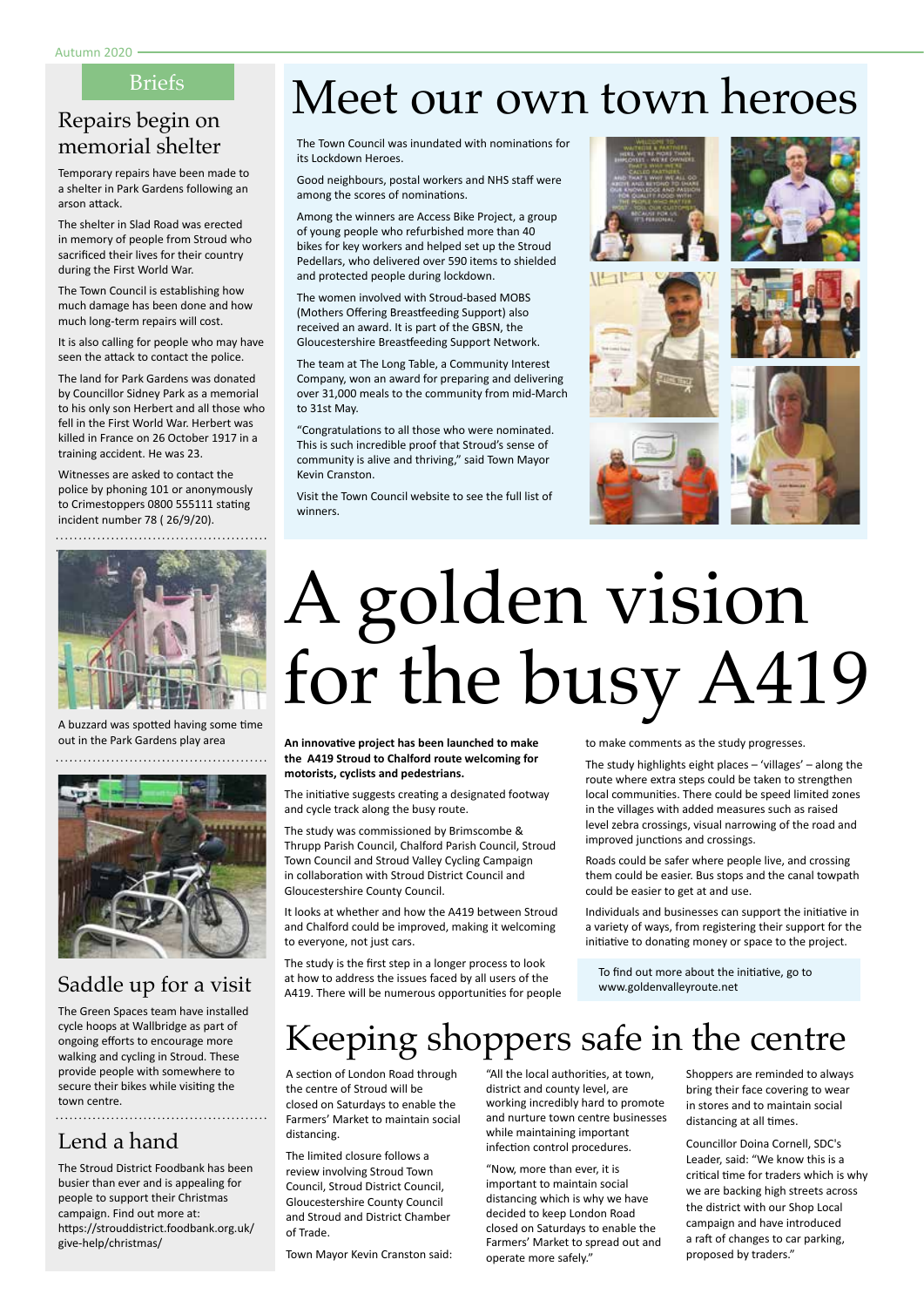## Cyclists can park up and take the train

Cyclists can take advantage of a new storage area at Stroud station thanks to a project supported by Great Western Railway and the Town Council.

The train operator teamed up with Stroud Town Council to provide 40 extra cycle parking spaces alongside the entrance to platform 2, which serves trains towards Gloucester.

Funding was secured from the Town Council and the Department for Transport's Cycle Rail programme.

Dan Okey, GWR's interim head of commercial development, said: "Stroud is an important station on our network and it is great to see investment being made here to support sustainable



**Stroud Town Mayor Kevin Cranston with Chris Rule, GWR's Interim Station Manager for the South Cotswolds.**

transport by bike and by train." Town Mayor Kevin Cranston said: "There is secure storage for up

to 40 bikes under cover, so rail passengers will be able to cycle home on a dry saddle."

## Hundreds have say in travel consultation

**Hundreds of people have made a total of more than 950 comments on how to promote more active travel in Stroud and the surrounding area.** 

Stroud Town Council set up the Stroud Active Travel consultation to capitalise on the increased appetite for more active forms of travel bought about by the Covid-19 pandemic lockdown.

#### Throughout September

respondents could add their own comments, or 'like' those of others. This highlighted 'hot-spot' locations for concern whilst other comments indicated other problems in many other locations.

Among the areas of concern

was Cainscross Road, which was considered both cyclist and pedestrian unfriendly, mainly due to the speed of traffic. Calls for a segregated cycle lane and reduction in speed limits were common threads.

London Road and the A419 from Chalford received numerous comments along the length of the route. A cycle lane and reduced speed limits were suggested outside Waitrose.

Another cycle lane, a 20mph speed limit and cycle awareness signs were proposed between Bowbridge and London Road to increase cyclist safety.

Beeches Green was felt to be noisy

and polluted, with high volumes of traffic. There was agreement that as a primary walking/cycling route into the town centre improvements were necessary.

The Merrywalks area of the A46 was also regarded as being heavily polluted, congested, and unpleasant and dangerous for both pedestrians and cyclists.

The comments will be shared with Gloucestershire County Council as the Highways authority and Stroud District Council. It will also help the Town Council campaign for improvements and additional funding and help inform the review of Stroud's Neighbourhood Plan, 'Shaping the Heart of Stroud'.

## Making the most of lockdown

Essential work has been carried out at the Subscription Rooms during lockdown.

Grants from a range of organisations have funded the work at the Town Council venue. The Summerfield Trust has provided a grant for acoustic work.

Monies from the Arts Council went towards replacing broken mic stands, improving lighting and upgrading outdated equipment. Support from the Foyles

Foundation has enabled vital improvements to be done to the upstairs bar.

A team of event specialists have worked together to create a special visitor attraction. It features illuminated built corridors, tunnels and rooms designed by Stroud artist Jack Wimperis who had been due to design this year's Glastonbury stage.

Special Covid-19 safety measures

will be put in place to ensure that families can enjoy the spellbinding visual display 'Everything is Light', from November 9-21. The event has been supported by Arts Council England, Stroud Arts Festival and d&b Audiotechnik.

The newly-decorated box office and People's Republic of Stroud shop is open every Saturday.

For tickets to 'Everything is Light' and other upcoming events, visit www.thesubrooms.co.uk.

#### Briefs

### Take time to honour heroes

People can pay tribute to those who have sacrificed their lives for the country by attending this year's Remembrance service online.

Due to the pandemic, large groups cannot gather so Stroud Town Council is planning a small private service on Sunday November 8th at 10.45am at the Cenotaph in Park Gardens.

To ensure people can still pay their respects, the service will be filmed and streamed live.

The event will consist of a traditional service and a reduced parade from 29 Regiment, Royal Logistic Corps. A limited number of people will be invited to lay wreaths.

"We know that so many people will be disappointed that they cannot join the service in person, but it is vital we follow government guidelines around gatherings in relation to the pandemic," said Town Mayor Kevin Cranston.

"To ensure as many as possible can pay their respects the Town Council is arranging for the service to be livestreamed."

Full details of how you can watch the service can be found on the Town Council website.

Please note that these plans are based on the rules currently in place and will be reviewed if the rules change.

### Lighting up for Christmas

A more modest Stroud Goodwill Evening will take place on Friday December 4th.

The Town Council is working with the Goodwill Committee to help them with public safety and risk assessment and has agreed a £2,000 grant in principle towards the celebrations.

The Town Council will also install Christmas lights in the town centre as normal.

"It will be a very different Christmas for all of us but we will do our utmost to bring a bit of festive cheer to what has been a difficult year," said Town Mayor Kevin Cranston.

"Please support our local shops as much as you can. By buying local you will be safeguarding the future of our town centre."